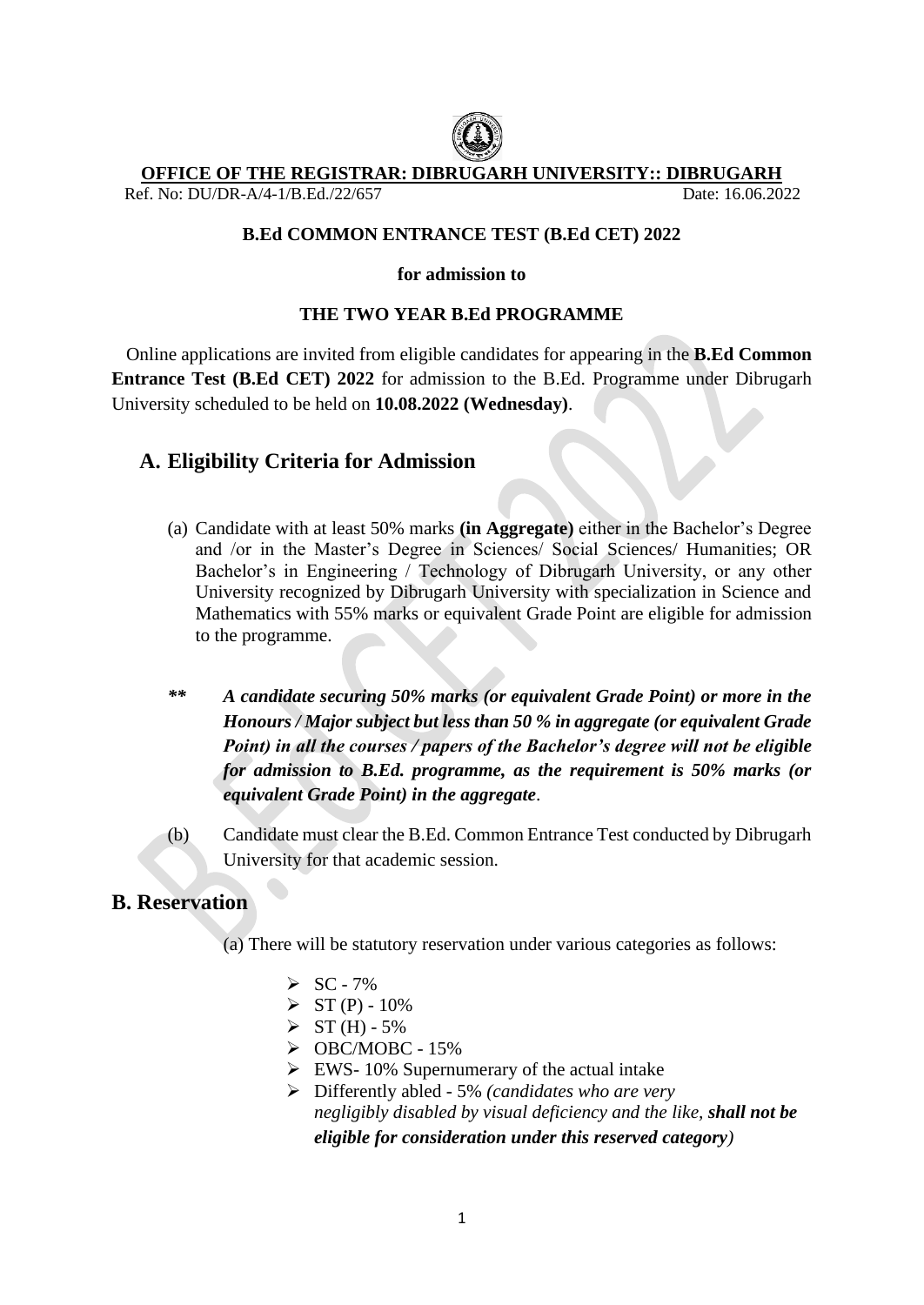# **C. Relaxation:** In the eligibility criteria, a relaxation of 5% in the qualifying marks *(or equivalent Grade Point)* shall be provided to the candidates:

**or**

- (b) having a minimum of 5 (five) years teaching experience in a school recognized at least up to the 10th standard by the Board of Secondary Education, Assam.
- *(c)* A candidate can avail the benefit of relaxation of marks only *in any one of the above categories.*

# **D. Application Procedure for the B.Ed. CET 2022**

- 1. Application for appearing in the B.Ed.CET 2022 shall be through online mode only. No other means of application shall be accepted.
- 2. Online Registration for submission of Application Form will begin from **20.06.2022.**  Application for B.ED.CET 2022 is through online mode only. The last date for submission of application is **19.07.2022 (till 5.00 p.m.)**
- 3. For submission of the *Online Application Form,* intending candidates are advised to follow the following instructions:
	- a) The candidate shall be required to visit the B.ED.CET 2022 Portal in the website[www.dibru.ac.in.](http://www.dibru.ac.in/)
	- b) The Candidate needs to register on the portal by clicking the "Register" button and providing his/her name, mobile number and a password. The mobile number will be verified through an OTP. Please remember the password for login.
	- c) After successful registration, the candidate needs to login using his/her mobile number and the password.
	- d) After login, the candidate needs to click on the "Apply" button corresponding to the link of "B.ED.CET 2022" which will lead to an application form*. The candidate needs to fill up the application form step by step.*
	- e) After completion of the filling-up the Form Candidate needs to click the button "Submit and Review". A preview of the filled-up form will be displayed. Candidates are advised to carefully cross-check the information and if anything needs to be corrected at this stage, they can go back and edit
	- *f)* After ensuring that all the information displayed on the Preview is correct, the candidate needs to click '*Pay now & Submit the application"* and the pay the application fee of Rs *700/-* only through online mode(Debit Card/Credit Card/Internet Banking).
	- *g)* The application form will be considered finally submitted only when the application fee is successfully paid by the candidate and an online receipt is generated confirming the payment.
	- *h)* There will be a button to download your Application Form and Admit Card for future reference.

<sup>(</sup>a) belonging to the SC/ ST/ OBC/MOBC/ PWD categories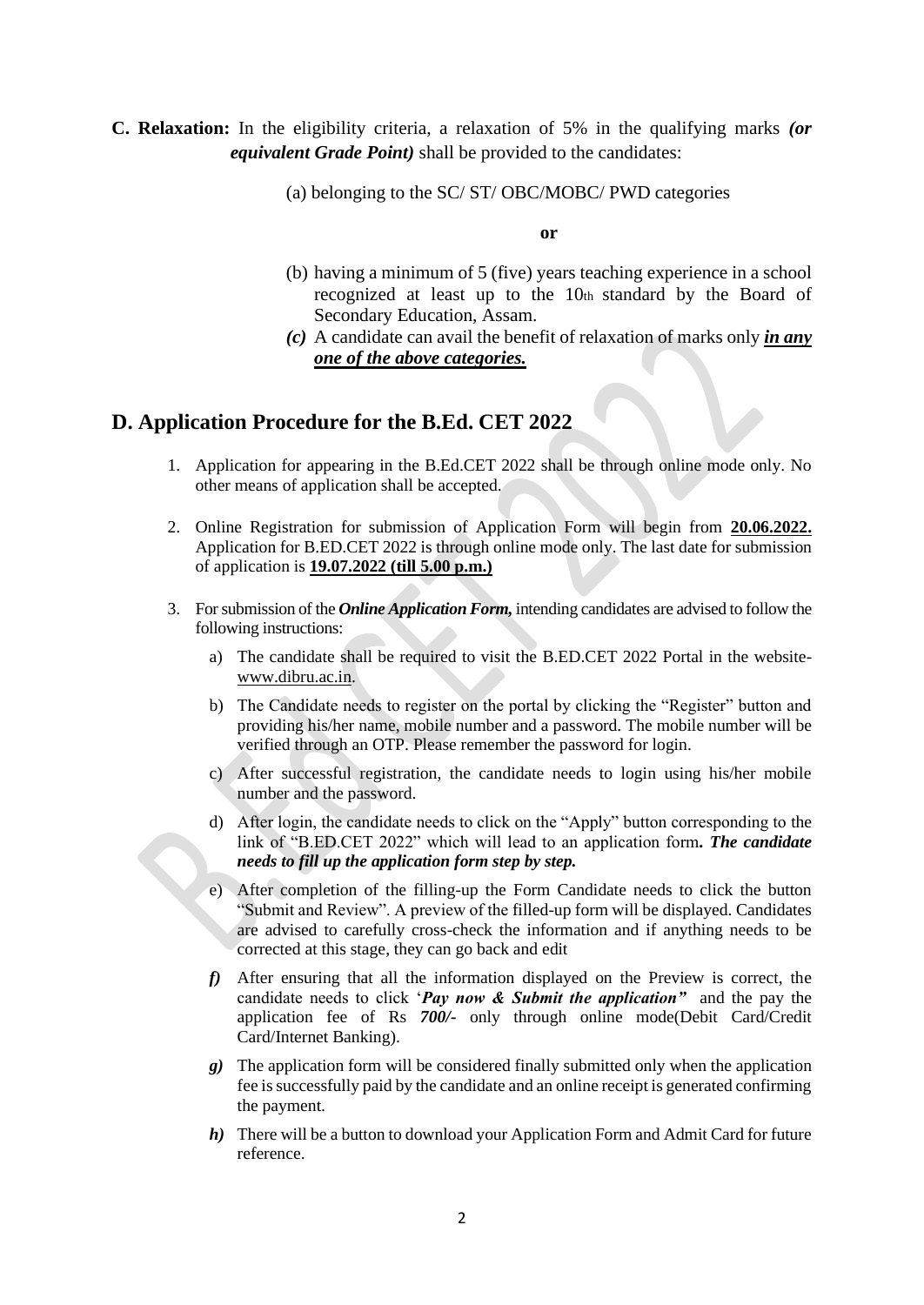- *i) The Candidate shall have to take a print out of the Admit Card and bring the same to the Examination Hall on the Date of the Test for verification.*
- *j)* The Submission of Online Application Forms shall be automatically closed after the last date.
- 4. There shall be no alternative procedure for Application for applying to the B.Ed. CET 2022 and the University shall not receive the Application except the procedure mentioned at (2) above.

**Important Note:** *The University shall not verify the eligibility of a candidate at the time of receiving their Application Forms and Issuing Admit Card to them. The candidates not fulfilling the minimum eligibility criteria shall not be debarred from appearing the B.Ed. CET, 2022.*

> *However, their candidature shall not be considered at the time of admission to the B.Ed. Programes conducted by Dibrugarh University and its affiliated colleges. Hence, the intending candidates are requested to ensure themselves regarding fulfillment of the minimum eligibility for admission into the B.Ed. Programme.*

### **E. Centres of the B.Ed. CET, 2022**

The Common Entrance Test will be conducted in the following Test Centres\***:**

| <b>Name of the Centre</b> | <b>Centre Code</b> |
|---------------------------|--------------------|
| Dibrugarh                 | 01                 |
| Jorhat                    | 02                 |
| Golaghat                  | 03                 |
| Lakhimpur                 | 04                 |
| Dhemaji                   | 05                 |
| Tinsukia                  | 06                 |
| Dhakuakhana               | 07                 |
| Sivasagar                 | 08                 |

*\* The Venues of the Test Centres shall be notified later on. Candidates are advised to visit the Dibrugarh University website to get their Test venues after 27.07.2022.*

#### **F. Documents/ Materials to be uploaded with the B.Ed. CET Application Form**

- a. One coloured passport size photograph of the candidate.
- b. Signature of the Candidate.

### **G. Schedule**

| <b>Online Application portal activates on</b>             | 20.06.2022<br>$\ddot{\cdot}$ |
|-----------------------------------------------------------|------------------------------|
| <b>Last Date for Submission of the online Application</b> | 19.07.2022<br>$\bullet$      |
| Date of the B.Ed. CET, 2022                               | 10.08.2022                   |
| Date for Declaration of the Result                        | $:$ by 20.08.2022            |
|                                                           | 160622                       |

( Dr. B.C. Borah)